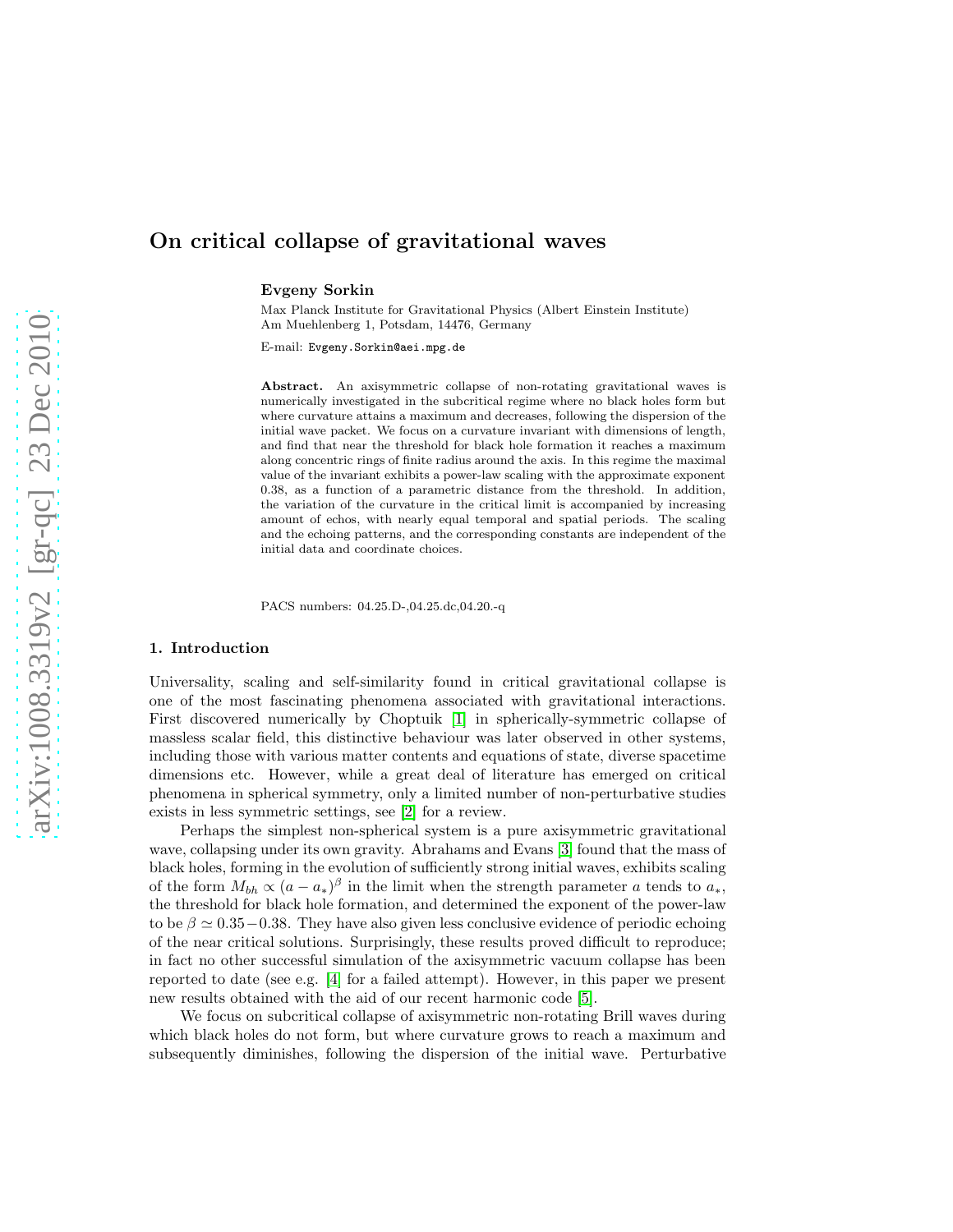studies of the critical solutions [\[2,](#page-13-1) [6\]](#page-13-5) suggest that the power-law scaling of characteristic quantities near the critical point should occur on both sides of the black hole formation threshold, regardless of appearance of horizons. While this was confirmed in numerical experiments in spherical symmetry, see e.g  $[7, 8]$  $[7, 8]$ , it is an open question whether same is true in other situations as well. Here we demonstrate that in the axisymmetric subcritical collapse, a curvature invariant with dimensions of length follows a powerlaw with the exponent,  $\beta = 0.385 \pm 0.015$ , similar to that found by Abrahams and Evans in supercritical case. Additionally, we find that the solutions develop increasingly large numbers of echos as the critical limit is approached. Our current resolution allows observation of up to three echos around the time instant where curvature is maximal. We measure that, for example, the Riemann curvature invariant oscillates in time with the (logarithmic) period of  $\Delta_{\tau} \simeq 1.1$ , and that the logarithm of the invariant changes on each echo by nearly same amount  $\Delta_r \sim \Delta_{\tau} \simeq 1.1$ .

We verify that the scaling and echoing constants are essentially independent of initial data and specific coordinate conditions used to calculate the solutions. In contrast to spherically symmetric collapse, where the greatest curvature is always at the origin, the evolution of the axisymmetric waves is more complicated and the spacetime location of the maximum depends strongly on the geometry of the initial data. We evolved series of subcritical initial data where curvature attained a maximum along equatorial rings of various radii centered at the axis. Besides, we found that in supercritical evolutions of the same data an apparent horizon forms, engulfing the ring-shaped locus of the maximal curvature. This indicates that the critical solutions found in the Brill-wave evolutions are different from ones calculated by Abrahams & Evans, in whose case the maximal curvature has always occurred at the origin, and the black holes tend to be arbitrary small in the critical limit. Strikingly, despite these differences the near critical scaling and echoing patterns are similar, and the scaling exponents are comparable.

In the next section we briefly describe the initial value problem for constructing the axisymmetric vacuum asymptotically flat spacetimes without angular momentum; the details of the equations, gauge conditions and our numerical code are found in [\[5\]](#page-13-4). Section [3](#page-4-0) is devoted to the results and numerical tests. We summarize our findings, discuss limitations of the current method and outline perspectives in the concluding section [4.](#page-11-0)

## 2. The equations and a method of their solution

We are interested in solving the vacuum Einstein equations

<span id="page-1-0"></span>
$$
R_{\mu\nu} = 0,\tag{1}
$$

where  $R_{\mu\nu}$  is the Ricci tensor. We consider axisymmetric asymptotically flat spacetimes without angular momentum, and assume they can be foliated by a family of spacelike hypersurfaces, starting with the initial surface at  $t = 0$ , where the spatial metric and its normal derivatives are chosen to satisfy the constraints (Gauss-Codazzi equations).

The most general metric adapted to the symmetries of the problem can be written using the cylindrical coordinates

$$
ds^2 = g_{ab} dx^a dx^b + r^2 e^{2S} d\phi^2,
$$
\n(2)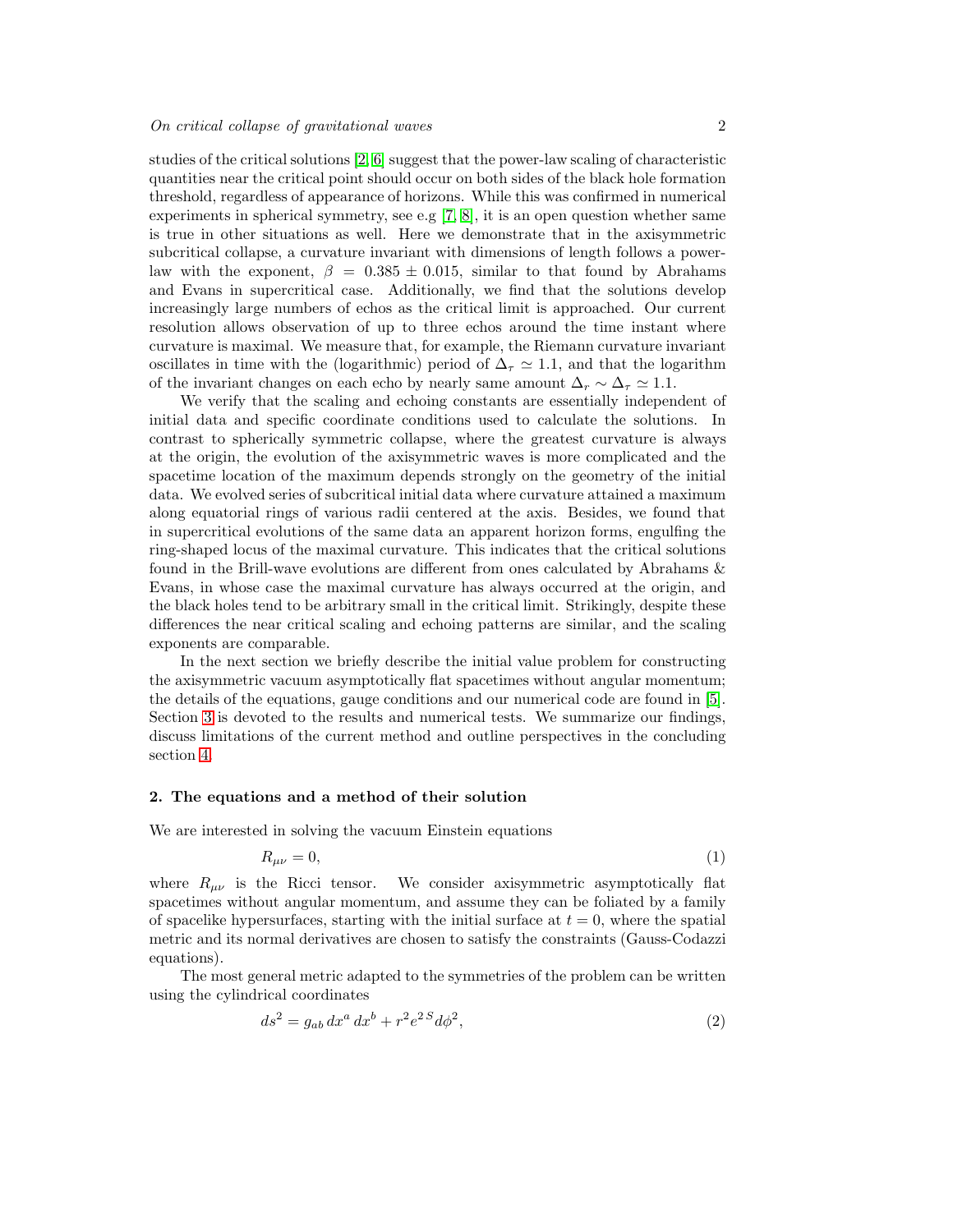where the seven metric functions— $g_{ab}$ ,  $a, b = 0, 1, 2$  and S—depend only on t, r and z. [‡](#page-2-0) In order to solve the field equations [\(1\)](#page-1-0) we employ the Generalized Harmonic (GH) formalism [\[9,](#page-13-8) [10,](#page-13-9) [11\]](#page-13-10), adopted to the axial symmetry in [\[5\]](#page-13-4). To this end we define the GH constraint,

$$
C^{a} \equiv -\Box x^{a} + H^{a} = -\Gamma^{a}_{\alpha\beta}g^{\alpha\beta} + H^{a} = 0,
$$
\n(3)

where  $\Gamma^a_{\alpha\beta}$  are Christoffel symbols, and the "source functions"  $H^a = H^a(x, g)$  depend on coordinates and the metric (but do not on the metrics's derivatives) and are arbitrary otherwise. We than modify the Einstein equations:

<span id="page-2-1"></span>
$$
R_{\mu\nu} - C_{(\mu;\nu)} = 0,\t\t(4)
$$

that now become a set of quasilinear wave equations for the metric components of the form  $g^{\alpha\beta}g_{\mu\nu,\alpha\beta} + \ldots = 0$ , where ellipses designate terms that may contain the metric, the source functions and their derivatives.

Fixing the coordinate freedom in the GH language amounts to specifying the source functions, and we choose those by requiring that the spatial coordinates satisfy damped wave equations, while the time coordinate remains well behaved while the lapse satisfies a damped wave equation [\[12,](#page-13-11) [5\]](#page-13-4). A particular example of these conditions [\[12\]](#page-13-11), that we use here, can be written in terms of the kinematic ADM variables as

<span id="page-2-4"></span>
$$
H_a^{DW} = 2 \,\mu_1 \, \log \left( \frac{\gamma^{1/2}}{\alpha} \right) \, n_a - 2 \,\mu_2 \, \alpha^{-1} \, \gamma_{ai} \, \beta^i,\tag{5}
$$

where  $n_{\mu} = (-g^{00})^{-1/2} \partial_{\mu} t$  is the unit normal to the spatial hypersurfaces of constant time,  $\alpha$  is the lapse,  $\beta^i$  is the shift,  $\gamma_{ab} = g_{ab} + n_a n_b$  is the spatial metric,  $\gamma = (g_{11} g_{22} - g_{12}^2) \exp(S)$ , and  $\mu_1$  and  $\mu_2$  are parameters.

The initial data is given at  $t = 0$ , where we choose the initial spatial metric to be in the form of the Brill-wave [\[13\]](#page-13-12)

<span id="page-2-2"></span>
$$
ds_3^2 = \psi^4(r, z) \left[ e^{2r B(r, z)} \left( dr^2 + dz^2 \right) + r^2 d\phi^2 \right],\tag{6}
$$

with

<span id="page-2-3"></span>
$$
B(r,z) \equiv a r \exp\left(-\frac{r^2}{\sigma_r^2} - \frac{z^2}{\sigma_z^2}\right),\tag{7}
$$

where  $\sigma_r$ ,  $\sigma_z$  and a are parameters.

We further assume time-symmetry, in which case the momentum constraint identically vanishes at  $t = 0$ , while the Hamiltonian constraint becomes the elliptic equation for  $\psi$ 

$$
\left(\partial_r^2 + \frac{1}{r}\partial_r + \partial_z^2\right)\psi = -\frac{1}{4}\psi r \left(\partial_r^2 + \frac{2}{r}\partial_r + \partial_z^2\right)B,\tag{8}
$$

which is solved subject to regularity conditions at the axis, equatorial reflection symmetry, and asymptotic flatness boundary conditions:

$$
\partial_z \psi(r,0) = 0, \quad \partial_r \psi(0,z) = 0, \quad \psi(r,\infty) = \psi(\infty,z) = 1. \tag{9}
$$

We assume initially harmonic coordinates,  $H^a = 0$ , and choose the initial lapse  $\alpha(t=0,r,z) \equiv g_{00}^{1/2}(t=0,r,z) = 1.$ 

Having specified the initial data we integrate the equations [\(4\)](#page-2-1) forward in time, imposing asymptotic flatness and regularity at the axis,  $r = 0$ . For simplicity, we restrict attention to the spacetimes having equatorial reflection symmetry. The highlights of our finite-differencing approximation (FDA) numerical code [\[5\]](#page-13-4) that we employ to solve the equations include:

<span id="page-2-0"></span><sup> $\ddagger$ </sup> While Greek indices range over  $t, r, z, \phi = 0, 1, 2, 3$ , Latin indices run over 0, 1, 2.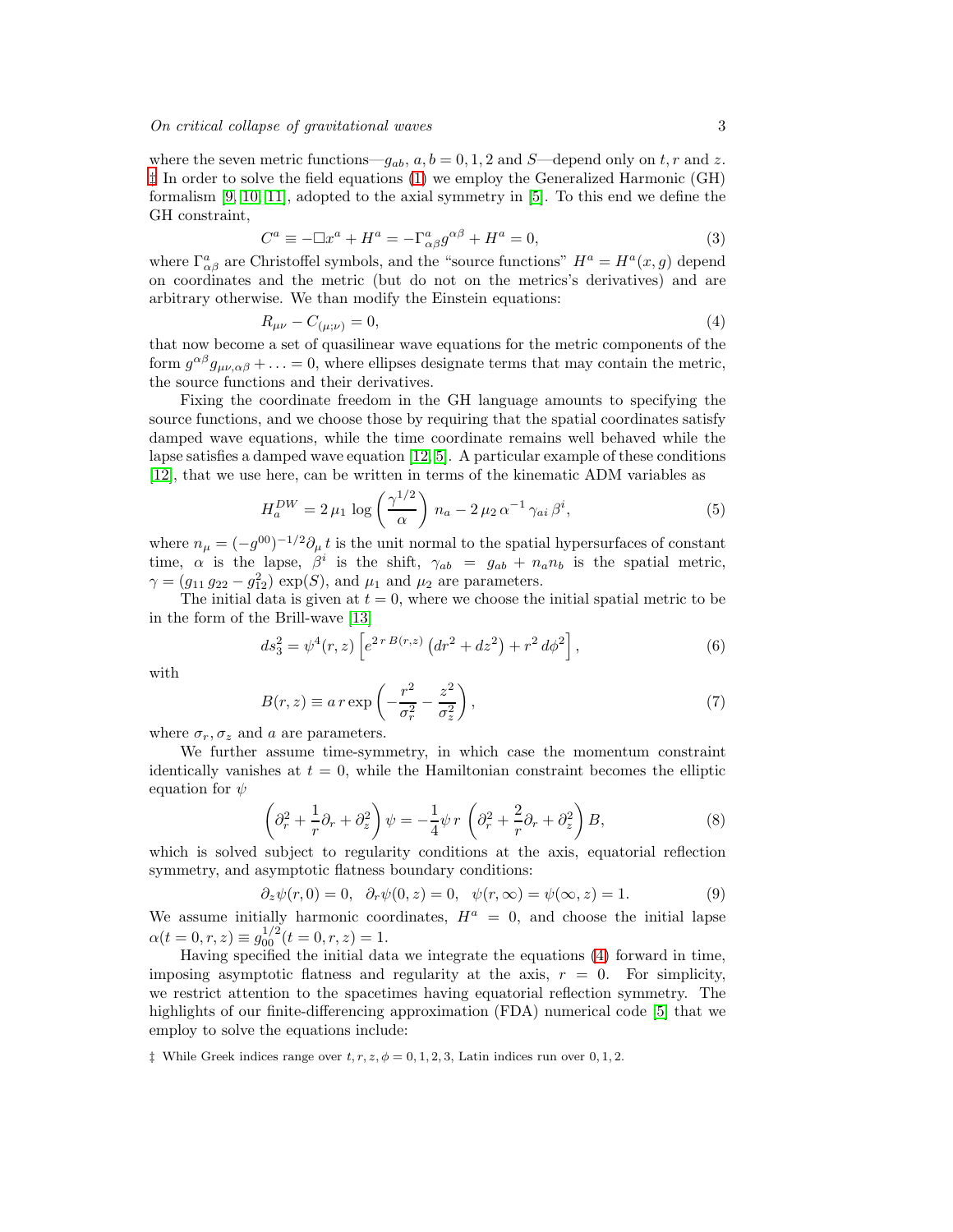## On critical collapse of gravitational waves 4

• An introduction of a new variable that facilitates axis regularization. While elementary flatness at the axis implies that each metric component has either to vanish or to have vanishing normal derivative at that axis, requiring absence of a conical singularity at  $r = 0$  results in the additional condition:  $q_{11}(t, 0, z) =$  $\exp[2 S(t, 0, z)].$  Therefore, at  $r = 0$  we essentially have three conditions on the two fields S and  $g_{11}$ . While in the continuum, and given regular initial data, the evolution equations will preserve regularity, in a FDA numerical code this will be true only up to discretization errors. Our experience shows that the number of boundary conditions should be equal to the number of evolved variables in order to avoid regularity problems and divergences of a numerical implementation. We deal with this regularity issue by defining a new variable

$$
\lambda \equiv \frac{g_{11} - e^{2S}}{r},\tag{10}
$$

that behaves as  $\lambda \sim O(r)$  at the axis, and use it in the evolution equations instead of S. This eliminates the overconstraining and completely regularizes the equations. Crucially, the hyperbolicity of the GH system is not affected by the change of variables.

• Constraint damping. The constraint gequations,  $C_{\mu} = 0$ , are not solved in the free evolution schemes like ours, except at the initial hypersurface. While one can show that in the continuum the constraints are satisfied at all times, in FDA codes small initial violations tend to grow and destroy convergence. A method that we use to damp constraints violations consists of adding to the equations [\(4\)](#page-2-1) the term of the form [\[15,](#page-13-13) [16\]](#page-13-14),

<span id="page-3-2"></span>
$$
Z_{\mu\nu} \equiv \kappa \left( n_{(\mu} C_{\nu)} - \frac{1}{2} g_{\mu\nu} n^{\beta} C_{\beta} \right), \qquad (11)
$$

where  $\kappa$  is a parameter. We note that  $Z_{\mu\nu}$  contains only first derivatives of the metric and hence does not affect the principal (hyperbolic) part of the equations.

- A spatial compactification is introduced in both spatial directions by transforming to the new coordinates  $\bar{x} = x/(1+x), \bar{x} \in [0,1], x \in [0,\infty)$ , where x stands for either  $r$  or  $z$ . The advantage of this scheme is that asymptotic flatness conditions  $g_{\mu\nu} = \eta_{\mu\nu}^{Mink}$  at the spatial infinity are exact.
- We use Kreiss-Oliger-type dissipation in order to remove high frequency discretization noise.  $\parallel$  An additional role of the dissipation is to effectively attenuate the unphysical back reflections from the outer boundaries, resulting from the loss of numerical resolution there. This allows using compactification meaningfully [\[11,](#page-13-10) [17\]](#page-13-15).

In order to characterize the spacetimes that we construct, we use the Brill mass [\[13\]](#page-13-12), computed at the initial time-slice,

$$
M = \int \left[ (\partial_r \log \psi)^2 + (\partial_z \log \psi)^2 \right] r dr dz,
$$
 (12)

which—we verify—coincides with the ADM mass. For the purpose of quantifying the strength of the gravitational field we calculate the Riemann curvature invariant having dimension of inverse length,

<span id="page-3-3"></span>
$$
I \equiv (R_{\alpha\beta\mu\nu}R^{\alpha\beta\mu\nu})^{1/4} \tag{13}
$$

<span id="page-3-0"></span>§ It can be shown that the standart Hamiltonian and momentum constraints are equivalent to the GH constraints [\[14\]](#page-13-16).

<span id="page-3-1"></span> $\parallel$  i.e. the noise with frequency of order of the inverse of the mesh-spacing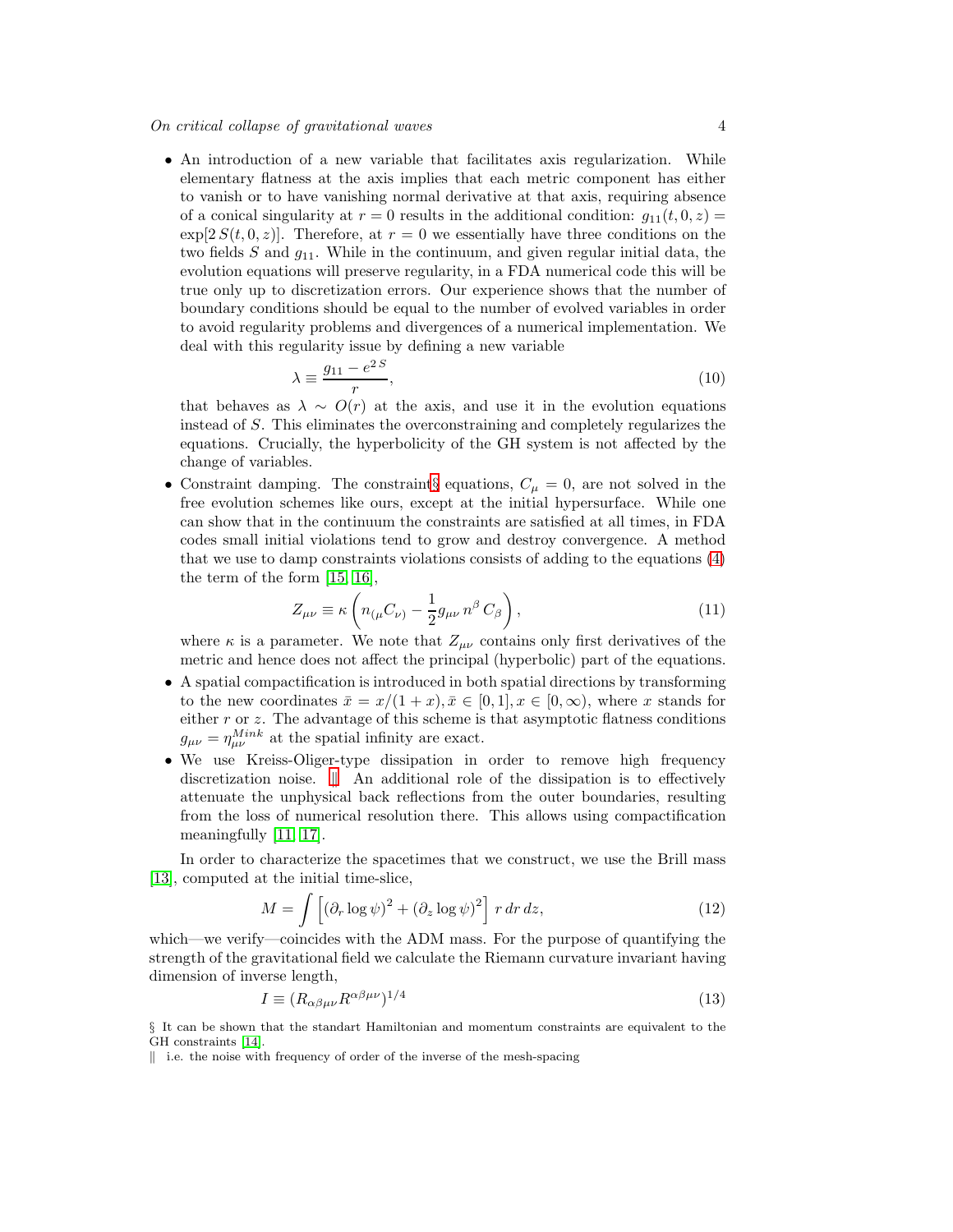On critical collapse of gravitational waves 5

| $\sigma_r$ , $\sigma_z$ | $\mu_1, \mu_2$ | h            | $h_t/h$ | $a_{*}$                   | $M_{\ast}$ | $\rho_*$ | $\tau_*$ |  |
|-------------------------|----------------|--------------|---------|---------------------------|------------|----------|----------|--|
| 1.0, 1.0                | 0.1, 1.1       | 1/200        | 0.05    | $5.985 \pm 0.005$         | 0.969      | 0.2      | 1.5      |  |
| 1.0, 1.0                | 0.12, 1.17     | 1/300        | 0.05    | $6.20021 \pm 0.00001$     | 1.04       | 0.15     | 1.46     |  |
| 1.0, 1.0                | 0.2, 1.0       | 1/400        | 0.04    | $6.273 \pm 0.001$         | 1.06       | 0.2      | 1.45     |  |
| 0.9, 1.3                | 0.3, 0.9       | 1/300        | 0.04    | $7.3079082 \pm 0.0000002$ | 1.12       | 0.23     | 1.59     |  |
| 0.9, 1.3                | 0.3, 0.9       | $1/128$ , 21 | 0.05    | $7.246067 \pm 0.000002$   | 1.1        | 0.23     | 1.64     |  |
| 0.9, 1.3                | 0.3, 0.9       | $1/128$ , 41 | 0.05    | $6.9401 \pm 0.0002$       | 1.0        | $\Omega$ | 1.51     |  |
| 0.8, 1.3                | 0.2, 1.1       | 1/300        | 0.05    | $6.786 \pm 0.004$         | 0.607      | 0.1      | 3        |  |
| 0.7, 1.5                | 0.2, 1.1       | 1/300        | 0.04    | $8.21 \pm 0.01$           | 0.593      | 0.0      | 3.2      |  |

<span id="page-4-2"></span>Table 1. The parameters of the initial data  $\sigma_r, \sigma_z$ , as well as grid spacing h and gauge parameters  $\mu_1, \mu_2$  determine the threshold amplitude  $a_*$  whose upper margin corresponds to formation of a black hole, and whose lower margin corresponds to a regular spacetime. Given this set of initial parameters, this further determines the total mass  $M_*$  and the "accumulation locus", whose position and time of occurrence is given by the radial position  $\rho_*$  and proper time  $\tau_*$ . The radial position  $\rho_*$  is measured in terms of the circumferential radius [\(15\)](#page-4-1), and the proper time  $\tau_*$  at that location is measured in units of the total mass. The parameters 2l and 4l indicate that 2 and 4 AMR levels were used, respectively. All other simulations are unigrid.

at various locations, and in certain experiments we follow its evolution in the proper time at that location  $(r, z)$ ,

$$
\tau(t,r,z) \equiv \int_0^t \alpha(t',r,z)dt'.
$$
\n(14)

We also use the circumferential radius

<span id="page-4-1"></span>
$$
\rho \equiv r \, e^S. \tag{15}
$$

#### <span id="page-4-0"></span>3. Results

The initial data  $(6,7)$  $(6,7)$  are characterized by the amplitude a and the "shape" parameters  $\sigma_r$  and  $\sigma_z$ , which define the mass of the data and their "strength", namely the tendency to collapse and form a black hole. For a given amplitude and fixed  $\sigma_r + \sigma_z = const$ , the data with larger  $\sigma_z/\sigma_r$  are stronger (see also [\[18,](#page-13-17) [19\]](#page-13-18)). In addition, by varying the shape parameters at fixed gauge, we can control the spacetime locations where curvature evolves to a maximum or where an apparent horizon first forms. In our experiments we use several sets of  $\sigma_r$  and  $\sigma_z$ , and adjust the strength of the initial wave by tuning its amplitude.

The initial data are numerically evolved forward in time. We use grids with similar mesh-sizes in both spatial dimensions  $h_r = h_z = h$ , and time-steps of  $h_t = 0.04 h$  and  $h_t = 0.05 h$ . Usually our fixed grids consist of 200, 250, 300 or 400 points, uniformly covering the compactified spatial directions. We also experiment with adaptive mesh refinement (AMR), provided by the PAMR/AMRD software [\[20\]](#page-13-19). In this case we use two or four refinement levels, and the base mesh with the resolution of  $h = 1/128$ . The Kreiss-Oliger dissipation parameter is typically  $\epsilon_{KO} = 0.5 - 0.85$ , with larger values used on finer grids and stronger initial data; and the constraint damping parameter in [\(11\)](#page-3-2) is  $\kappa = 1.4 - 1.7$ . The gauge fixing parameters [\(5\)](#page-2-4) in the ranges  $\mu_1 \simeq 0.1 - 0.3$ and  $\mu_2 \simeq 0.9 - 1.2$ , usually gave stable, sufficiently long evolutions.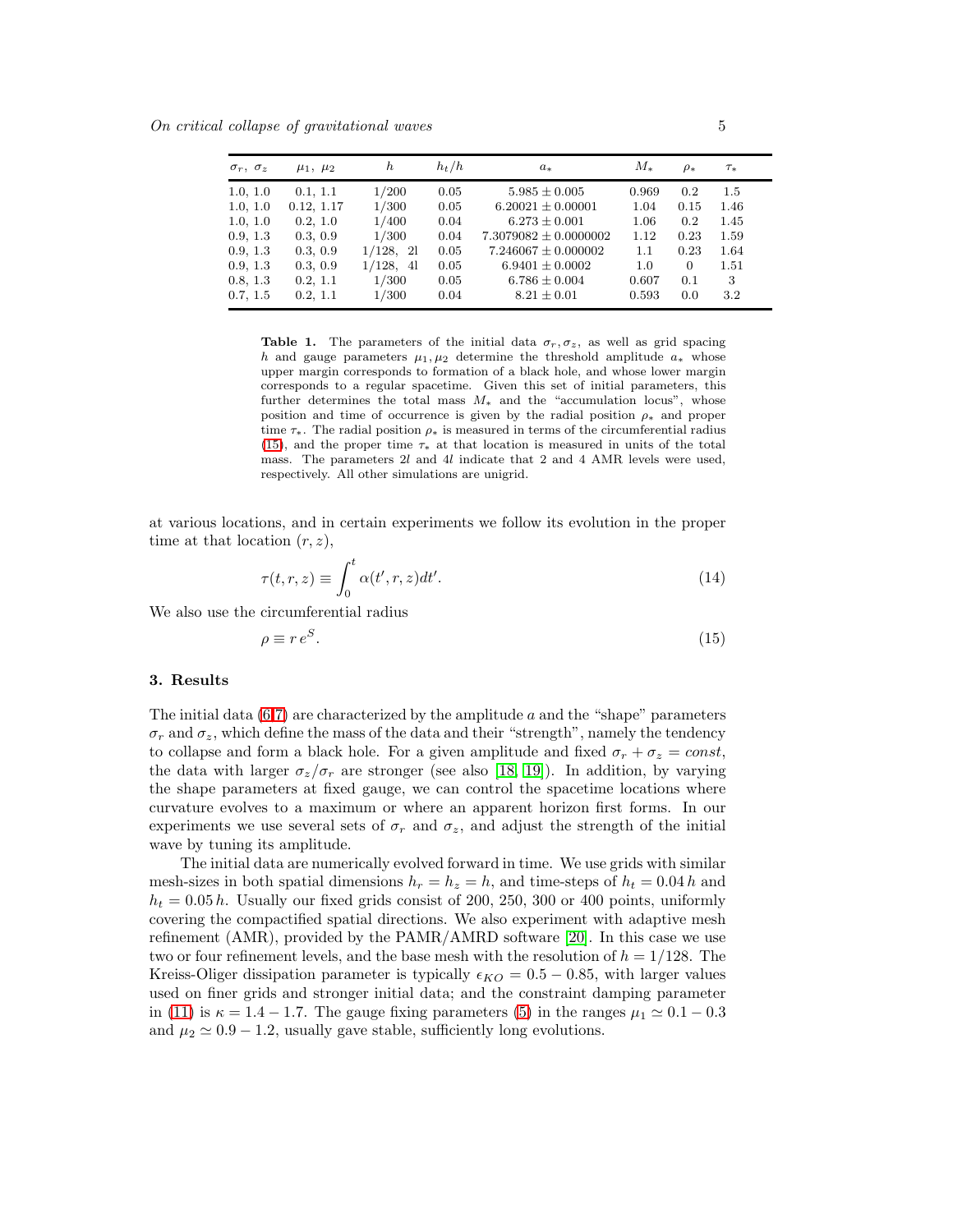The system is weakly gravitating for small amplitudes, in which cases the initial wave packet ultimately disperses to infinity. However, for amplitudes above certain threshold,  $a_*$ , the wave collapses to form a black hole, signaled by an apparent horizon. In subcritical spacetimes we can define the "accumulation locus" where curvature attains a global maximum before decaying. In our coordinates [\(5\)](#page-2-4), and for our initial data (where the ratio of  $\sigma$ 's never exceeds five) the position of the maxima  $(t_*, r_*, z_*)$ is always along the equator  $z_* = 0$ .

The threshold amplitude for black hole formation,  $a_*$ , depends on the initial data, controlled by  $\sigma_r$ ,  $\sigma_z$ , and gauge parameters  $\mu_1$ ,  $\mu_2$ , and the resolution, h. Table [1](#page-4-2) records critical amplitudes,  $a_*$ , masses,  $M_*$  and the spacetime positions,  $\rho_*, \tau_*,$  of the accumulation locus in the strongest,  $a \simeq a_{*}$ , initial data evolutions, for a few sets which we have calculated. In contrast to spherically-symmetric collapse, where accumulation locus is solely at the origin, in axial symmetry this is not always the case. For instance, the critical amplitude for the initial data with  $\sigma_r = \sigma_z = 1$ , determined in the unigrid simulations with  $h = 1/300$  is  $a_* = 6.20021$ . The spacetime position of the accumulation depend on the amplitude such that for  $a \lesssim 0.99a_*$  the accumulation loci are at the origin, and for larger amplitudes they shift to be along the rings of radii  $\rho_* \simeq 0.2$ . The time of occurrence of the maxima converges to  $\tau_* \simeq 1.46 M_*$  from above in the limit  $a \to a_*$ . While qualitatively similar behaviour is observed for most of the initial data families listed in Table [1,](#page-4-2) the initial data defined by  $\sigma_r = 0.7, \sigma_z = 1.5$  has the accumulation loci at the origin all the way to the strongest subcritical amplitude of  $a = 8.20$ . However, since in this case we have succeeded to compute  $a_*$  only with a modest accuracy of 1 part in 820, a possibility remains that closer to the threshold the accumulation loci will become ring-shaped. For this set the time of the accumulations converges to  $\tau_* \simeq 3.2 M_*$  in the limit  $a \to a_*,$  and the mass of the near critical solutions,  $M_* \simeq 0.593$ , is about one half of that found in the  $\sigma_r = 0.9$ ,  $\sigma_z = 1.3$  case.

As described next, there is a power-law scaling of the maximal curvature in the limit  $a/a_* \to 1$  for all families of the initial data listed in Table [1.](#page-4-2) In most cases the scaling shows up at relatively large values of  $a_*/a - 1 \sim 10^{-3}$ , for all resolutions better than  $h = 1/200$ .  $\blacksquare$  However, it turns out that the data calculated in fixed-mesh simulations with  $h \ge 1/250$  is too noisy and dependent on the details of numerics, to provide a reliable estimate of the scaling exponent.

The scaling can be envisaged by plotting the maximal value of the Riemann curvature invariant [\(13\)](#page-3-3) as a function of the parametric distance from the critical amplitude,  $a_* - a$ ; this is shown in Fig. [1.](#page-6-0) Each point here represents the global maximum  $|I_{max}|$  computed during evolutions defined by  $\sigma_r = 0.9$  and  $\sigma_z = 1.3$ , and the numerical parameters:  $h = 1/300$ ,  $h_t/h = 0.04$ ,  $\mu_1 = 0.3$ ,  $\mu_2 = 0.9$ ,  $\kappa = 1.7$ ,  $\epsilon = 0.6$ . The solid line represents the least-squares linear fit to the data. The slope of the line,  $\beta \simeq -0.37$ , is in agreement with the exponent of the black-holes' mass scaling, <sup>[+](#page-5-1)</sup> found in supercritical collapse by Abrahams and Evans [\[3\]](#page-13-2). The data depicted in Fig. [2](#page-6-1) were obtained with a differently shaped initial wave,  $\sigma_r = \sigma_z = 1$ , and the parameters  $h = 1/300, h_t/h = 0.05, \mu_1 = 0.12, \mu_2 = 1.17, \kappa = 1.7, \epsilon = 0.8$ . The threshold amplitude in this case is found with somewhat lesser accuracy,  $a_* = 6.20021 \pm 0.00001$ . However, the data is still fitted well with a straight line whose slope,  $\beta \simeq -0.4$ , coincides with the exponent in Fig. [1](#page-6-0) to within 8%.

<span id="page-5-0"></span><sup>¶</sup> For comparison, in scalar field collapse the signatures of near-critical scaling do not appear before  $a_*/a - 1 \lesssim 10^{-8}$ .

<span id="page-5-1"></span> $+$  Note that our exponent is negative since the dimensions of  $I$  are inverse length, while black hole mass computed in [\[3\]](#page-13-2) has dimensions of length.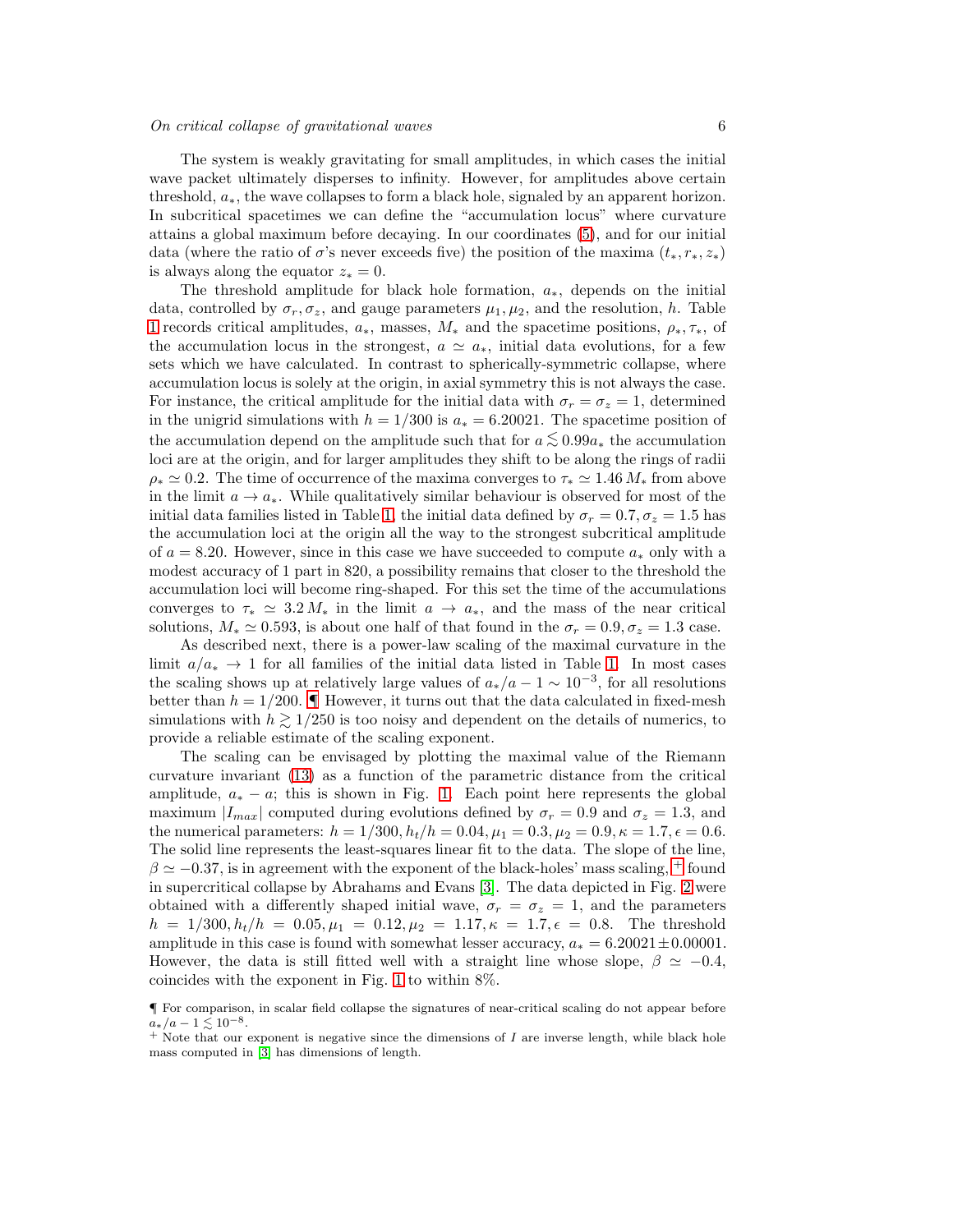

<span id="page-6-0"></span>Figure 1. A logarithm of the maximal Riemann invariant [\(13\)](#page-3-3) as a function of the distance from the critical amplitude,  $a_* - a$ , in the simulations with  $\sigma_r = 0.9$ ,  $\sigma_z = 1.3$ , and the fixed resolution  $h = 1/300$ . The critical amplitude in this case is  $a_* = 7.3079082$ , and the maximal curvature is  $|I_{max}| \sim 10^5$  in the units of the total mass. The linear fit to the data (solid line) has the slope  $\beta \simeq -0.37$ . Notice the (quasi-) periodic "wiggle" of the data points about the straight line, which we interpret to signal periodic self-similarity of the critical solution.



<span id="page-6-1"></span>Figure 2. A plot similar to Fig. [1,](#page-6-0) but obtained with different parameters:  $\sigma_r = \sigma_z = 1$  and the resolution  $h = 1/300$ . In this case the critical amplitude is  $a_* = 6.20021$ . Remarkably, the slopes of the linear fits in both figures agree to within 8%.

It is remarkable that despite the evolutions of the initial waves shown in Figs. [1](#page-6-0) and [2](#page-6-1) are dramatically different, the maximal curvatures in both cases follow a power-law with similar exponents. We verify that the same scaling again appears in simulations with other shape parameters and in all cases that resulting exponent is consistently in the range  $\beta \simeq 0.37-0.4$ . In addition, the scaling exponent within these bounds when we use coordinate conditions with different choices of  $\mu$ 's in [\(5\)](#page-2-4) (see e.g.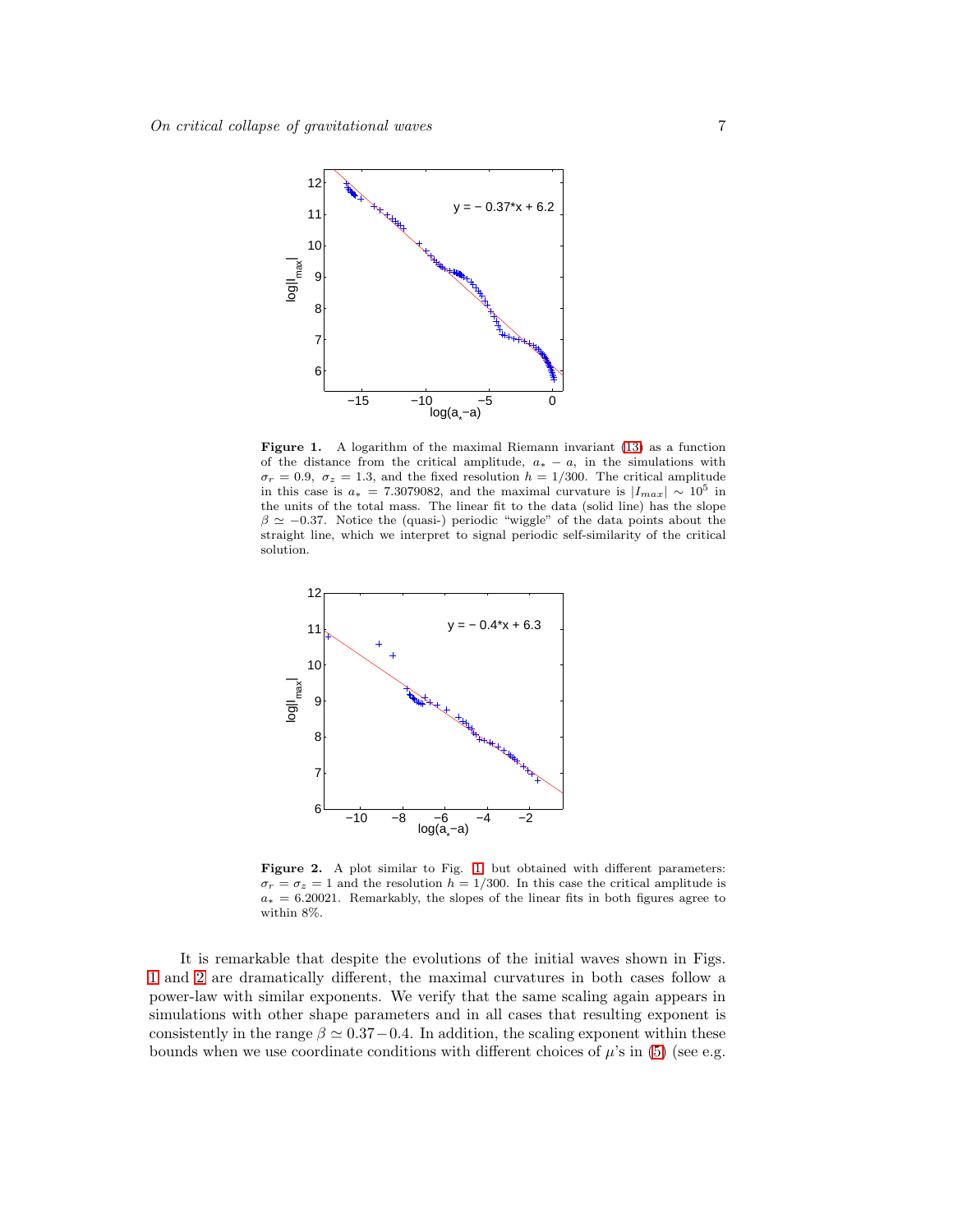

<span id="page-7-1"></span>Figure 3. The dynamics of the logarithm of the Riemann invariant, I, as a function of the proper time  $\tau(r_*)$  for several values of  $a/a_*$ , obtained in the evolution of initial data defined by  $\sigma_r = 0.9, \sigma_z = 1.3$ , and the fixed resolution  $h = 1/300$ . The variation of I toward the accumulation,  $\tau_*$ , and away from it is accompanied by oscillations, whose number grows in the limit  $a \to a_*$ . The double dip in top right panel at about  $\tau \simeq 1.51$  and in bottom panels near  $\tau \simeq 1.48$  is a result of the interference between the main and a secondary reflection off the axis.

Figs. [1](#page-6-0) and [2\)](#page-6-1). While this does not test the rigidity of  $\beta$  with respect to all possible coordinate conditions, this demonstrates relative consistency of the exponent within the large family of the gauges [\(5\)](#page-2-4). We conclude that in the critical limit the maximal curvature predominantly scales as  $|I_{max}| \propto (a_* - a)^{-\beta}$ , with  $\beta = 0.385 \pm 0.015$ , where the errorbars represent the deviation from the average value computed over all initial data sets that we have evolved.[∗](#page-7-0)

The distribution of data points in Figs. [1](#page-6-0) and [2](#page-6-1) has a striking property, namely the data "wiggle" about the linear fit. We note that similar wiggle was also observed in near critical collapse of scalar field. In that case it was attributed [\[22\]](#page-13-20) to the periodic self-similarity found in that system, where the critical solution,  $Z_*$ , repeats on itself after a discrete period  $\Delta$ :  $Z_*(\tau, r) = Z_*(\tau e^{\Delta}, r e^{\Delta})$ . Besides, [\[22\]](#page-13-20) found that the period of the wiggle is  $\Delta/(2 \beta)$ , and thus may, in principle, allow calculating the self-similarity scale  $\Delta$  by measuring the slope and the period of the wiggle in a plot like ours Figs. [1](#page-6-0) and [2.](#page-6-1) We believe that the quasi-periodic fluctuations of the points about the linear fit in these figures do signal discrete self-similarity, however our current data are insufficiently accurate and have too short a span to provide more quantitative estimate of the wiggle period, beyond a very rough value of anything between two and four.

<span id="page-7-0"></span>∗ The slope obtained for each initial data set carries individual fitting errors. However, these are typically smaller than the fluctuations around the average  $\beta$  computed over all data sets.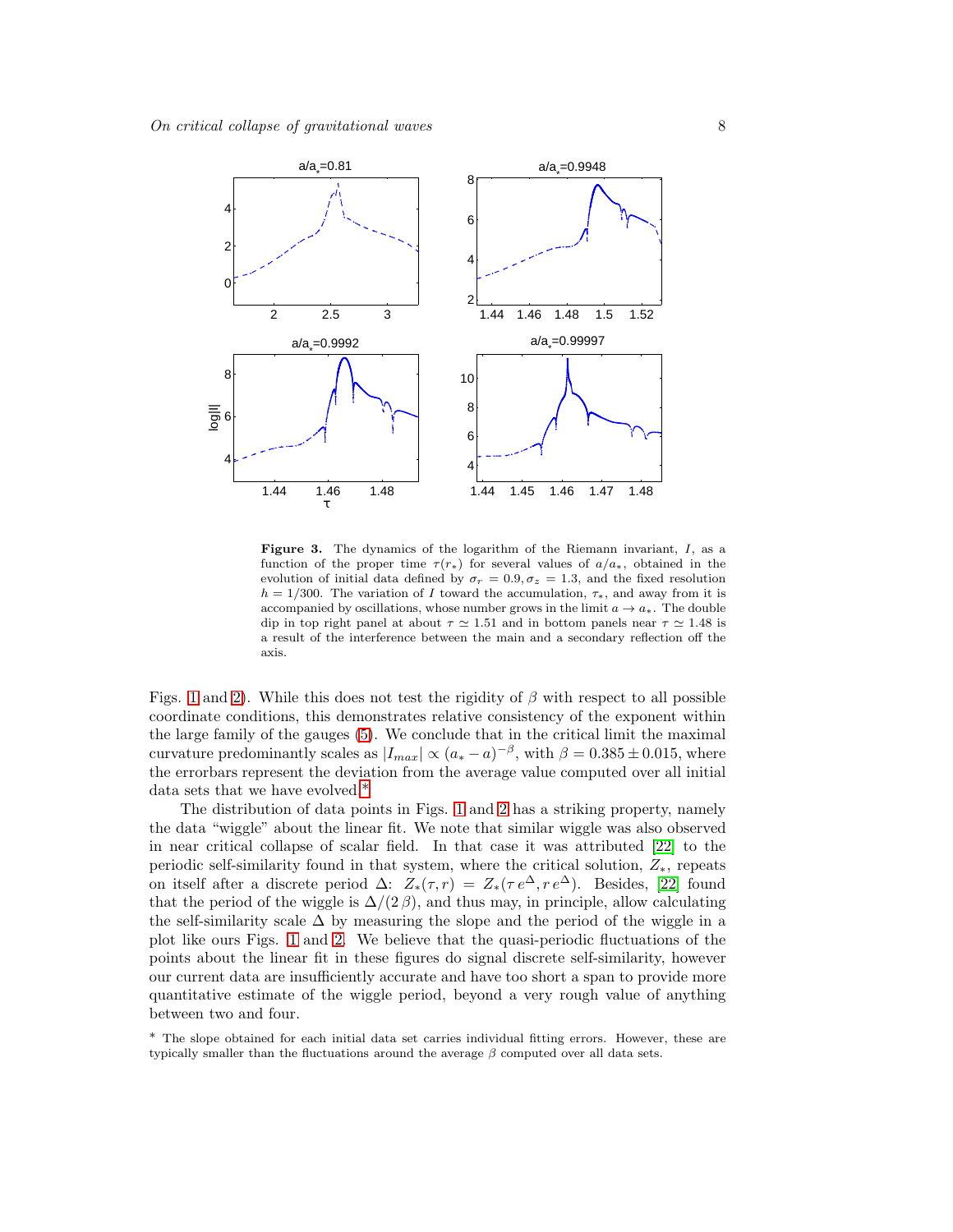

<span id="page-8-0"></span>Figure 4. The echoing pattern obtained in the evolution of the initial data sets with  $\sigma_r = 0.9$ ,  $\sigma_z = 1.3$  and  $a = 6.940$ . Left panels show the low resolution runs that use 2 levels of AMR, with the base  $h = 1/128$ , other panels were obtained using 4 AMR levels with the same base; the rightmost panels is the zooming of the late time behavior shown in middle panels. While the lower resolution runs diverge around  $\tau \simeq 1.47$ , the higher resolution runs extend beyond that, allowing to calculate additional echos. Notice that  $I$  has sharper and easier to identify features than  $\alpha$ .

Independent, and more direct signatures of discrete self-similarity are obtained by examining the behaviour of the curvature when  $a \to a_*$ . It turns out that in this limit, in addition to that  $I$  attains increasingly larger maxima, the temporal variation of I is also accompanied by increasing amount of oscillations. This is illustrated in Fig. [3,](#page-7-1) which shows the variation of  $I$  as a function of the proper time, calculated at the accumulation loci, for a sequence of  $a$ 's. Figure shows that the amount of fluctuations—indicated by the peaks or inflection points—grows from one to three in the limit  $a/a_* \to 1$  on both sides of the accumulation locus. Such an oscillatory behaviour is again reminiscent of the "echoing" in critical spherical collapse of scalar field (see e.g. Fig. 5 in  $[8]$  and Fig. 7 in  $[21]$ ) and we interpret it as evidence of periodic self-similarity in our system as well.

Like the power-law scaling of the maximal curvature, the echoing of our solutions in the near critical limit is independent of specific gauges or particular initial data sets. This is demonstrated in Fig. [4,](#page-8-0) which depicts temporal evolutions of the Riemann invariant and the lapse function found in simulations of the initial data characterized by  $\sigma_r = 0.9$ ,  $\sigma_z = 1.3$ , the gauge constants  $\mu_1 = 0.3$ ,  $\mu_2 = 0.9$ , and the amplitude  $a = 6.940$ . The functions in left panels were computed using 2 levels of AMR, and the other panels were generated using 4 levels of AMR; in both cases the base-level resolution is  $h = 1/128$ . Figure shows that the dynamics in this case involves more scatterings and interferences of the initial and secondary waves than e.g. in  $\sigma_r = \sigma_z$ runs, depicted in Fig. [3.](#page-7-1)

In most cases higher resolution simulations run longer and allow computing more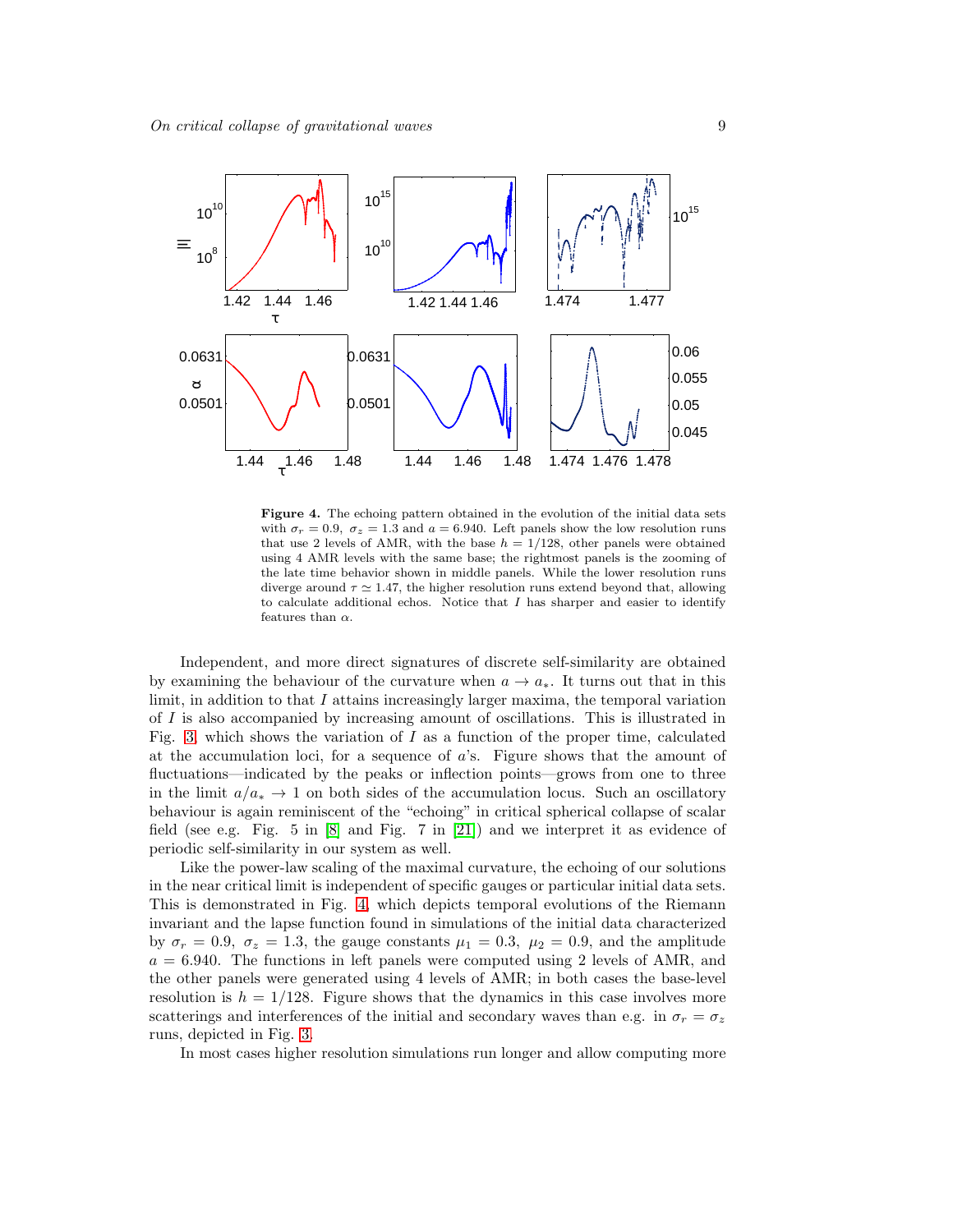

<span id="page-9-0"></span>Figure 5. The typical temporal variation of the curvature invariant  $I$  near the accumulation locus is oscillatory in time. Shown is the evolution of the initial data with  $\sigma_r = \sigma_z = 1$  and  $a/a* = 0.999998$ . On each oscillation log |I| varies by  $\Delta_r \simeq 1.1 \pm 0.1$ , which is close to the time period  $\Delta_{\tau} \simeq 0.95 \pm 0.15$  of the four oscillations around  $\tau_*$ .

oscillations. Notice that the shapes of the curves in left and middle panels in Fig. [4](#page-8-0) are essentially identical until  $\tau \sim 1.47$ . However, while the lower resolution runs diverge around that time due to formation of a singularity, the higher resolution evolutions continue beyond that, and develop additional echos that accumulate near  $\tau_* \simeq 1.477 M_*$ , just before the numerics fails. The critical amplitude, determined in the 4-level AMR simulations is  $a_* = 6.9401$ , and the accumulation loci occur are the origin. While we were unable to stabilize the 4-level evolutions for amplitudes beyond about  $a \simeq 7$ , in lower-resolution, 2-level runs we find a different critical solution with the amplitude,  $a_* = 7.246067$ , where the accumulation locus lies at  $\rho_* \simeq 0.23$ , see Table [1.](#page-4-2) The total masses of the near critical spacetimes, the accumulation loci and such details of evolutions as the amount of secondary scatterings and interference's, reflected in the strong variability of the curvature profile, and the total amount of gravitational radiation are different in near-critical evolutions in the 2 and 4-level AMR simulations. Nevertheless, the scaling and echoing constants appear to be nearly identical.

In order to estimate the period of the echos we plot in Fig. [5](#page-9-0) the temporal variation of I computed in the evolution of the initial data set having  $\sigma_r = \sigma_z = 1$ and  $a = 6.2002$ . By measuring the distances between the peaks or inflection points marked by arrows in Fig. [5—](#page-9-0)we find that the curvature fluctuates in time with the logarithmic period  $\Delta_{\tau} = 0.95 \pm 0.15$  and that on each echo the logarithm of I varies by approximately  $\Delta_r \simeq 1.1 \pm 0.1$ . The errorbars here represent the maximal deviation from the average values of  $\Delta_{\tau}$  and  $\Delta_{r}$ , measured in this figure. We note that both periods agree within the error-bars. A similar Fig.  $6$  shows the dynamics of I against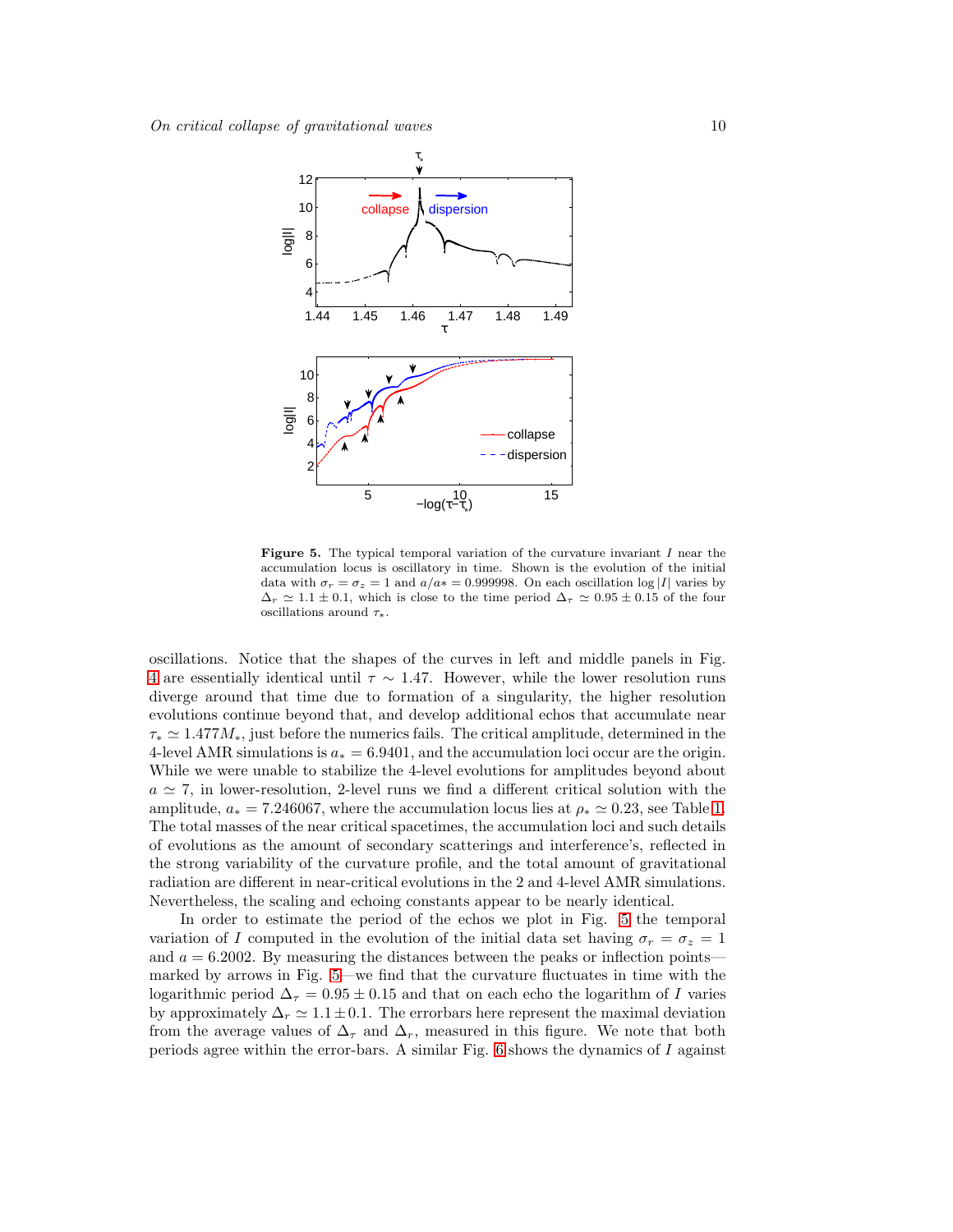

<span id="page-10-0"></span>Figure 6. The variation of I obtained in a 4-level AMR simulations initialized by  $\sigma_r = 0.9$ ,  $\sigma_z = 1.3$ , and  $a/a \approx 0.99997$ . The variation of log |I| on each oscillation (marked by arrows) is nearly equal to the temporal period of the echos,  $\Delta_r \simeq \Delta_\tau \simeq 1.1.$ 

 $\tau_* - \tau$ , that was obtained in simulations with 4 levels of AMR,  $\sigma_r = 0.9$ ,  $\sigma_z = 1.3$ , and  $a = 6.940$ , shown in right panels in Fig. [4.](#page-8-0)  $\sharp$  Although the resulting dynamics is quite complicated, featuring multiple scatterings and interferences, there are 3 prominent peaks—marked by the arrows in Fig. [6—](#page-10-0)that can be identified as echos. Their temporal period is  $\Delta_{\tau} = 1.10 \pm 0.04$ , and on each echo the logarithm of |I| grows by a comparable amount  $\Delta_r = 1.12 \pm 0.06$ . We note that these values match within the errorbars, and are in a good agreement with the periods computed in Fig. [5.](#page-9-0)

The echoing is not specific to the curvature invariant  $I$ , other metric functions oscillate as well. However, while the echoes of  $I$  are signalled by the sharp peaks the fluctuations of metric components are typically milder, showing up as inflection points (see bottom panels in Fig. [4\)](#page-8-0). This makes  $I$  a superior quantity for the purpose of measuring the echoing periods. Although we mainly discussed variations of I at the location of its global maximum, we verified that curvature develops echoes in other locations as well, where, however, the amount of the echos and their amplitude is generally smaller than around the accumulation locus. Since away from the accumulation locus the curvature remains bounded in the critical limit we expect only a finite number of such oscillations.

We conclude this section by briefly discussing the accuracy of our code. While it was not possible to perform a direct convergence test of e.g. the critical amplitude or the scaling exponent, since changes of the resolution usually required readjustments of the dissipation,  $\epsilon_{KO}$ , and the constraint damping,  $\kappa$  and the gauge parameters  $\mu_1, \mu_2$ , which alter the "conditions of the convergence study", that require all parameters except  $h$  to stay fixed. Nevertheless, as indicated in Table [1](#page-4-2) the critical amplitude seems to converge as a function of the resolution, at least in the equal- $\sigma$ 's case. In addition, formal numerical convergence tests in individual, fixed amplitude simulations

<span id="page-10-1"></span> $\sharp$  The evolution of this initial data diverges soon after the accumulation at about  $\tau \approx 1.477M_*$ , due to imperfections of our AMR numerics, and sensitivity to the choices of  $\mu_1$  and  $\mu_2$ . Hence only the collapse stage of the evolution is shown in this figure.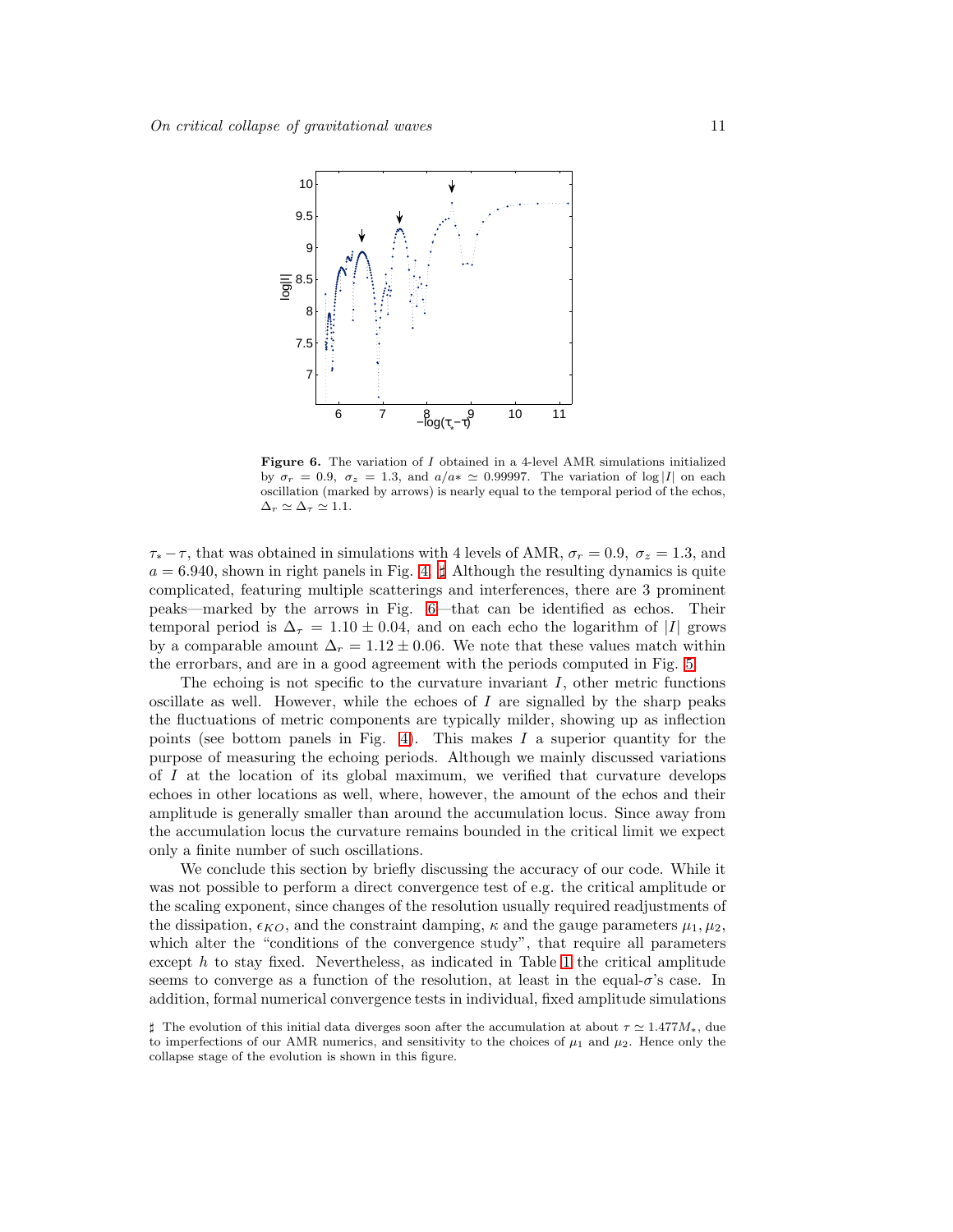

<span id="page-11-1"></span>Figure 7. The logarithm of  $|I_{max}|$  obtained in simulations with two distinct sets of the damping and dissipation constants:  $\kappa = 1.4, \epsilon_{KO} = 0.75$  (right panel), and  $\kappa = 1.5, \epsilon_{KO} = 0.85$  (left panel). We use same resolution of  $h = 1/300$ , and all other equal parameters. The difference in  $\beta$ 's in this case is less than 3%, indicating the quality of our numerics.

along with the demonstration that the Hamiltonian and the momentum constraints are satisfied during the evolutions were carried out in [\[5\]](#page-13-4), indicating nearly second order convergence, and exponential decay of the  $l_2$ -norms of the constraints at late times.

The consistency of the scaling exponents obtained in simulations with a whole different set of parameters (see e.g. Figs. [1](#page-6-0) and [2\)](#page-6-1) indicates robustness of  $\beta$ , however the overall accuracy of our code can be estimated by changing only the numerical parameters. To this end we performed simulations with different damping and the Kreiss-Oliger dissipation constants  $\kappa$  and  $\epsilon_{KO}$ , and otherwise similar parameters. Fig. [7](#page-11-1) shows that  $\beta$ 's computed in two sets of simulations defined by  $\kappa = 1.4, \epsilon_{KO} = 0.75$ , and  $\kappa = 1.5$ ,  $\epsilon_{KO} = 0.85$  differ by less than 3%.

## <span id="page-11-0"></span>4. Discussion

The ring-shaped accumulation loci that we observe in most evolutions of the timesymmetric Brill-wave initial data indicate that the critical solutions in these cases are genuinely different from those found by Abrahams & Evans [\[3\]](#page-13-2) for the ingoing  $l = 2$ quasi-linear wave data, where the maximal curvature occurs at the origin. The black hole radii and their masses found in slightly super-critical evolutions in [\[3\]](#page-13-2) are tend to zero in the critical limit, signalling so-called type II critical phenomenon, characterized by smooth transition between dispersion and black hole formation, see Ref. [\[2\]](#page-13-1). In our case, however, the radii of the accumulation loci are finite, as are the apparent horizons that form in supercritical collapse, engulfing the accumulation loci. Although, at present, neither our numerics is capable of finding apparent horizons very close to the threshold,  $a_* \leq a \leq 1.2 a_*$ , nor it allows to trace the evolution of the horizons to their endstate, it indicates that our critical solutions include quasi-stationary ringshaped formations of finite size and mass.

The situation with the four and two levels AMR simulations is somewhat puzzling.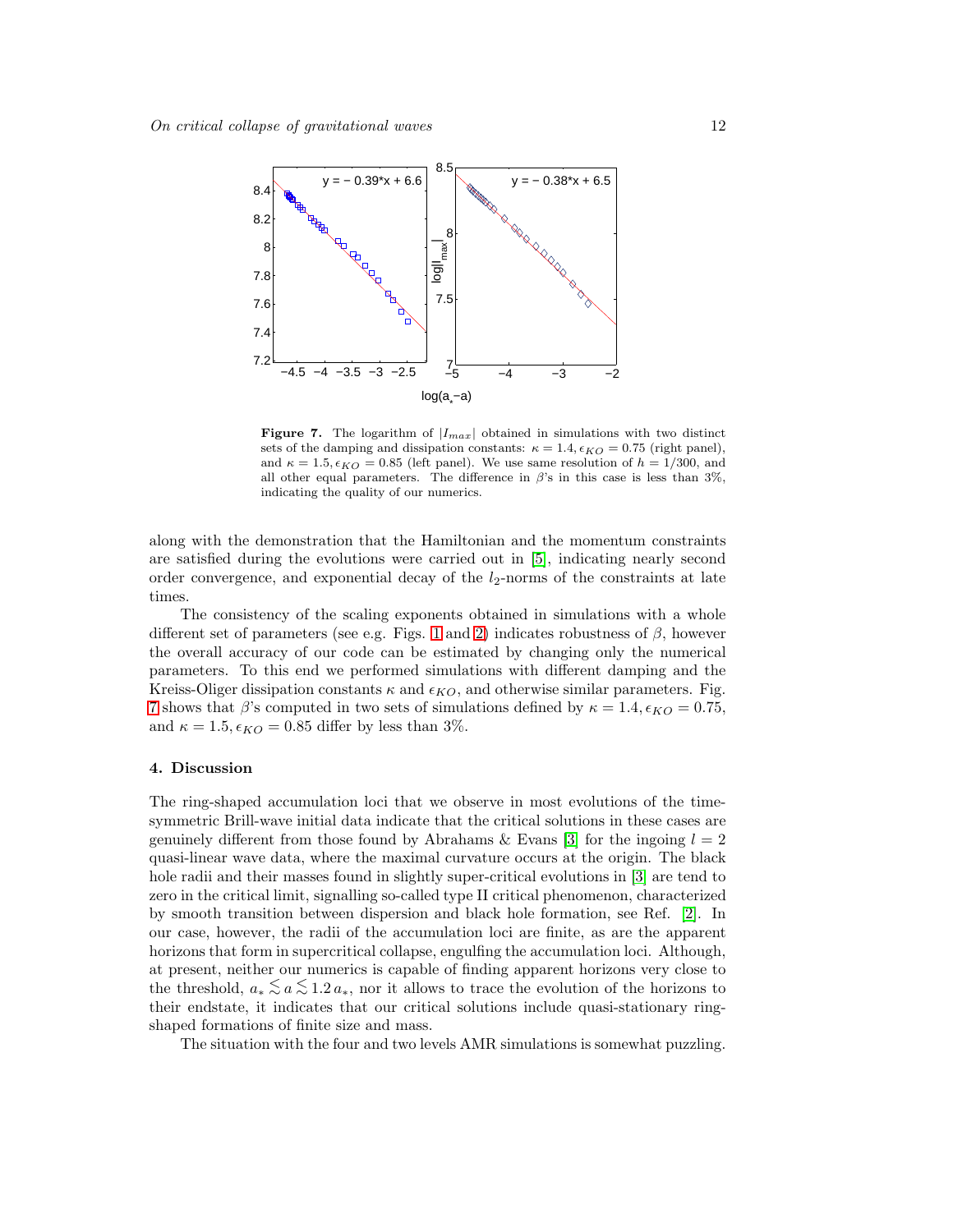While the two level simulations are clearly divergent near  $a = 6.9401$ , which is determined as the critical amplitude in the four level runs, comparable in resolution unigrid runs do not encounter any particular difficulties at this amplitude. We believe such a behaviour may signal another, different critical solution, which is not resolved by the lower-dimensional unigrid simulations, and which destabilizes the less accurate two-level runs. However, whether this is indeed the case requires further investigation.

In all cases, we found strong evidence that in subcritical non-rotating axisymmetric vacuum collapse curvature exhibits a power-law scaling as a function of parametric distance from the threshold for black hole formation. We numerically evolved several sets of initial Brill-waves defined by fixed  $\sigma_r$  and  $\sigma_z$ , and by a tuneable amplitude, a, and checked that in the limit  $a \rightarrow a_*$ ,  $|I_{max}| \propto (a_* - a)^{-\beta}$  with roughly the same exponent as that computed in supercritical regime by Abrahams and Evans [\[3\]](#page-13-2), see Figs. [1](#page-6-0) and [2.](#page-6-1) This demonstrates that quantities with same length dimensions—such as the black hole mass in [\[3\]](#page-13-2) and the inverse curvature invariant  $I_{max}^{-1}$  here—scale identically. We verified that the exponent is relatively insensitive to coordinate conditions. Since we find that the scaling occurs around a ring-shaped accumulation locus, which is different from the point-like one of [\[3\]](#page-13-2), there is no a priori reason to expect the exponents in both cases to match. However, the exponents agree, and this, apparently, indicates that  $\beta \simeq 0.35 - 0.4$  is truly universal and independent of the initial data, regardless of what critical solution these data may lead to. [††](#page-12-0)

There is evidence that the near critical solutions are periodically self-similar. Specifically, we observe that in the limit  $a \rightarrow a_*$  the curvature invariant I undergoes increasingly large number of oscillations, whose period in the proper time is approximately equal to the rate of variation of the curvature on each echo  $\Delta_{\tau} \simeq \Delta_r \simeq 1.1$ , see Figs. [3,](#page-7-1) [5](#page-9-0) and [6.](#page-10-0) We note that the echoing periods reported in [\[3\]](#page-13-2),  $\Delta \sim 0.6$ , differ from ours, which are roughly twice larger in magnitude. However, this is probably not too surprising since our critical solutions are different from theirs, and besides the period of any specific quantity will typically depend on the particular combinations of the metric and derivatives, comprising it (for instance, the quantity  $\partial^2\Psi/\partial\tau^2$  is twice more variable than  $\Psi$ ). An independent, if circumstantial, signature of discrete self-similarity is the distinctive "wiggle" of the data points about the leading power-law scaling of  $|I_{max}|$ , see Figs. [1](#page-6-0) and [2,](#page-6-1) since exactly this kind of behavior is expected in the periodically self-similar systems [\[22\]](#page-13-20).

An obvious limitation of the current simulations is their maximal resolution. Even though a relatively moderate numerical resolutions of  $h \approx 1/250-1/1000$  have already provided fruitful insights into the critical behavior, higher resolutions are needed in order to compute the scaling and echoing constants more accurately. We expect that much closer approach to threshold will be required. This should create a longer span of data, enabling a greater accuracy of linear fits in the plots like Fig. [1](#page-6-0) and [2,](#page-6-1) which, in turn, will allow unambiguous computation of  $\beta$  and of the wiggle period. A closer approach  $a \to a_*$  should also multiply the number of the echoes, allowing a better estimate on their periods. Clearly, using numerical meshes of fixed size is not practical for probing the limit  $a \to a_*$ , rather AMR approach should be used. While we have already experimented with that, our runs often develop premature instabilities since in the near critical limit the system tends to be extremely sensitive to numerical and

<span id="page-12-0"></span><sup>††</sup> In this regard it is interesting to observe that the critical exponent originally found by Choptuik in scalar-field collapse,  $\beta_{SF} \simeq 0.374$ , is again comparable to what we find here. While this may be just a coincidence, it may, alternatively, point to the genuine role of the gravity, rather than matter, in critical behaviour in scalar-field collapse.